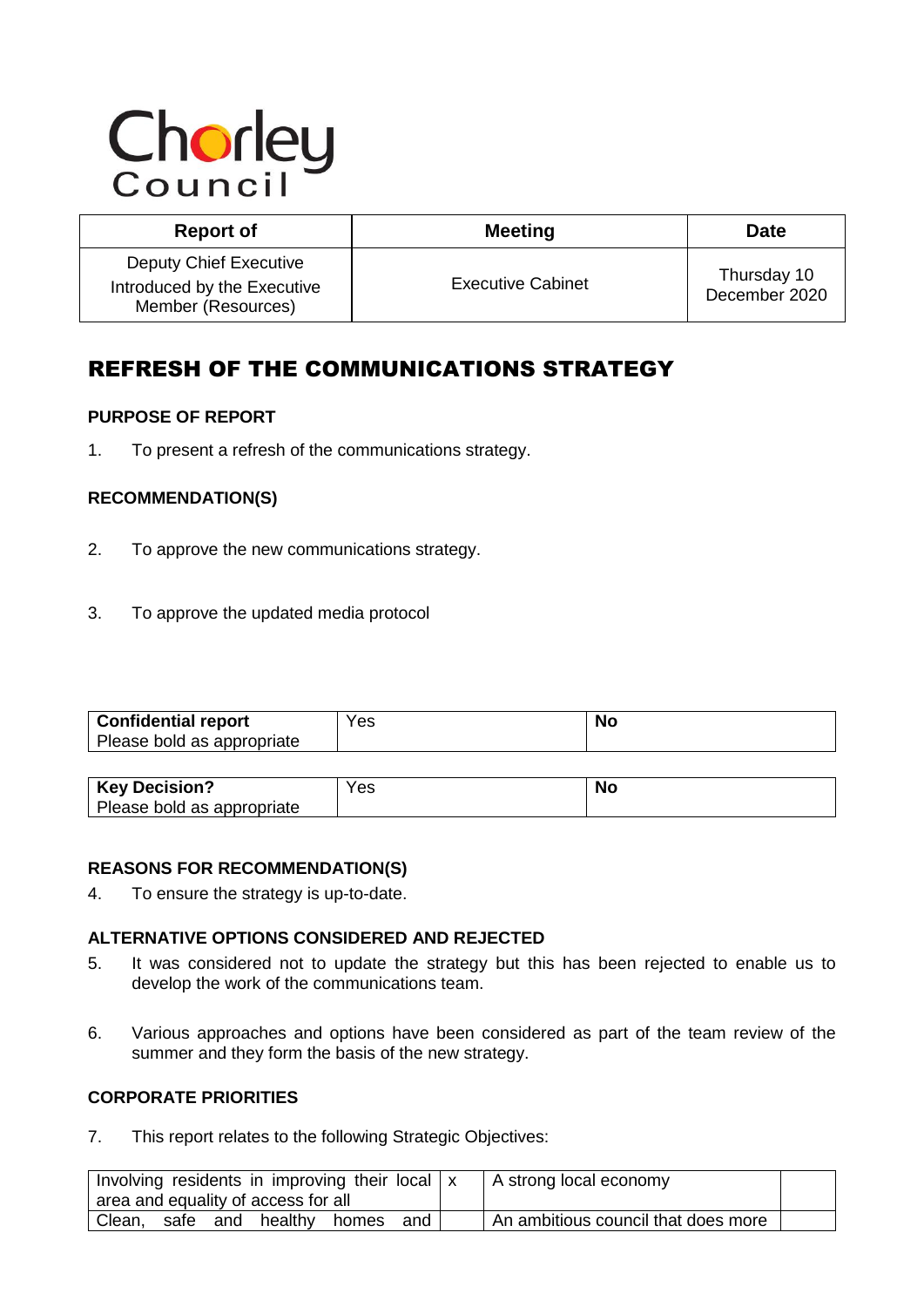| communities |  | to meet the needs of residents and |  |
|-------------|--|------------------------------------|--|
|             |  | the local area                     |  |

#### **BACKGROUND**

- 8. The Communications Strategy has not been refreshed for a number of years and the update comes at a timely moment as the team is now part of a shared service with South Ribble.
- 9. This brings extra resilience and capacity to the team so offers us the chance to review how we approach this work and how we can take advantage of the changes in technology and how people consume information, particularly given how things have changed during the pandemic.

#### **COMMUNICATIONS STRATEGY**

- 10. The new strategy sets out the aims, objectives and principles we will adopt but also focuses on three key areas for improvement that have been identified as part of the team review.
- 11. The detail is in the draft strategy at appendix 1 but here are the priority areas:
	- i. Doing digital better to engage with our residents
	- ii. Planning and prioritising
	- iii. Improving internal
- 12. Our approach to communications is weighted too much in favour of unplanned ad hoc work. This strategy will drive forward improvements and ensure we are delivering properly planned campaigns to the right people at the right time.
- 13. There are lots of opportunities with social channels and automation particularly considering the use of WhatsApp, Messenger and NextDoor, which we need to investigate further and develop a way forward for using corporately.
- 14. This will need to go hand in hand with the use of the new website, the review of customer services and the delivery of the digital strategy. For this to be successful it is not just about communicating with residents it is allowing them to reach us on channels that they prefer to use.
- 15. We've known for some time that our internal communications is at times second best to our external communications and we need to ensure the extra resilience provided by the shared service allows us to focus on this properly.
- 16. The previous internal communications strategy will be revisited with some dedicated resource to drive it forward over the coming months.

#### **MEDIA PROTOCOL**

17. While reviewing the strategy we have adapted the media protocol to clarify the questions raised by members as to how a situation would be dealt with if there was a conflict of interest between both South Ribble and Chorley Council. This would be handled by working to the protocol for each authority and reflecting the view of each authority. The draft is included at Appendix 2.

#### **IMPLICATIONS OF REPORT**